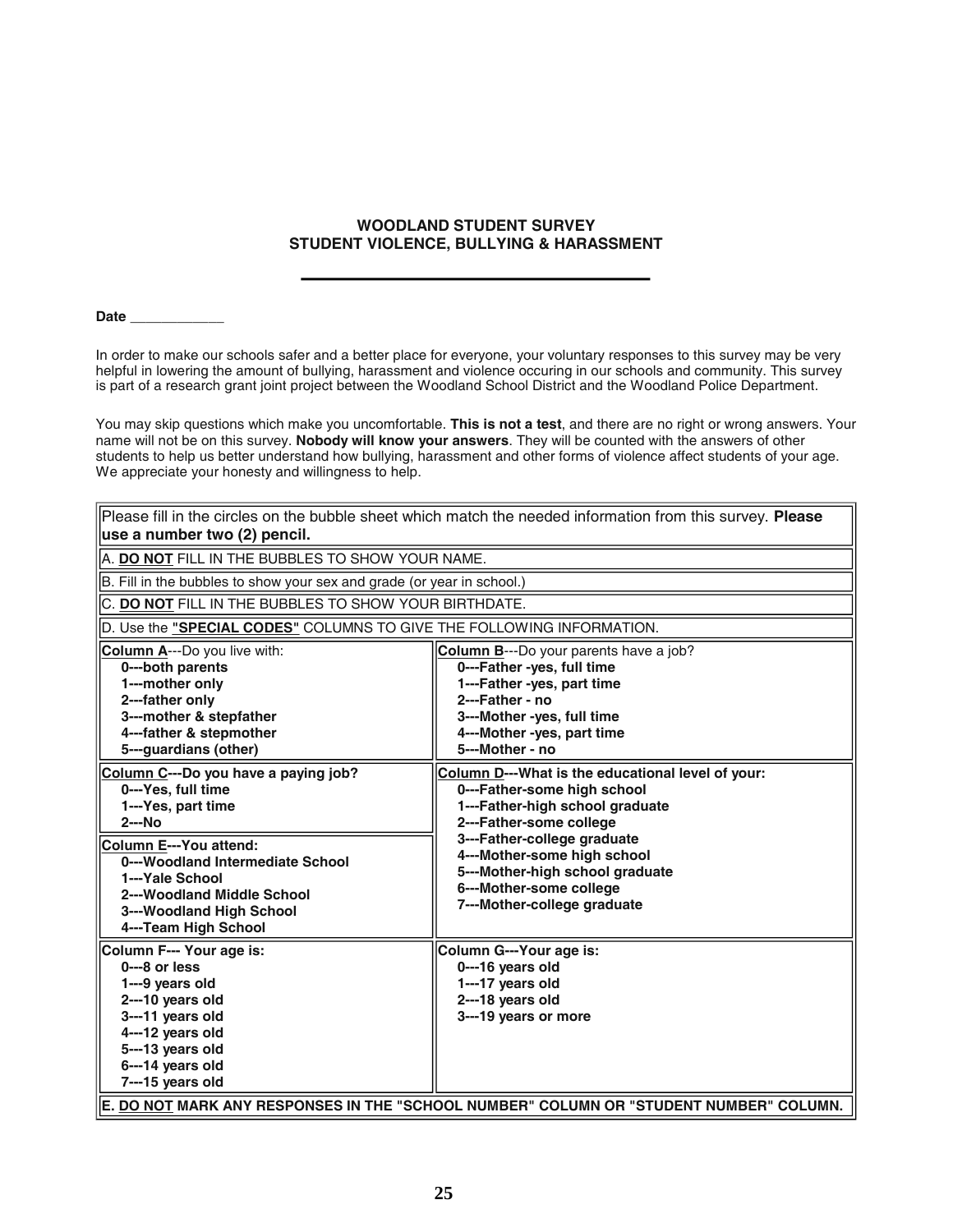As you answer the following questions, please keep this definition of violence in mind:

**Violence, which includes bullying and harassment, occurs whenever anyone harms or threatens to harm a person's body, feelings, or possessions. In other words: Violence is any mean word, look, sign, or act that hurts a person's body, feelings, or things.**

## **Also, please make your answers based on this school year only.**

- 1. How many time have you started a fight or beaten up somebody at school? A. Never B. Once or twice C. 3 to 5 times D. 6 or more times
- 2. Have you been in trouble for picking on, bullying, or harassing another student?

A. Never B. Once or twice C. 3 to 5 times D. 6 or more times

3. Have you started rumors or repeated lies about someone at school?

A. Never B. Once or twice C. 3 to 5 times D. 6 or more times

4. Have you been part of a group who bullied or hurt another student?

A. Never B. Once or twice C. 3 to 5 times D. 6 or more times

5. Have you ever stolen or destroyed another student's property?

A. Never B. Once or twice C. 3 to 5 times D. 6 or more times

6. Have you ever stolen or destroyed property belonging to a staff member or the school?

A. Never B. Once or twice C. 3 to 5 times D. 6 or more times

7. Have you ever been bullied or harassed by another student at school?

A. Never B. Once or twice C. 3 to 5 times D. 6 or more times

8. How many times have you missed school because of fears of being hurt or bullied by other students?

A. Never B. Once or twice C. 3 to 5 times D. 6 or more times

9. How often do you think students bully or harass other student in your school?

A. Never B. Occasionally C. Frequently D. All the time

10. Do school staff members try to protect students from bullying/harassment?

A. No, they ignore it B. Sometimes, if it's bad enough C. Usually D. Always: bullying/harassment is not tolerated in our school

11. Do you think staff (teachers, coaches, aides, etc.) are effective at stopping bullying/harassment in

school? A. Most of the time B. Some of the time C. Rarely D. Never

12. Do you believe students have a right to use physical violence to protect themselves from physical

Violence? A. No, never B. Maybe; it depends on the situation C. Yes, definitely